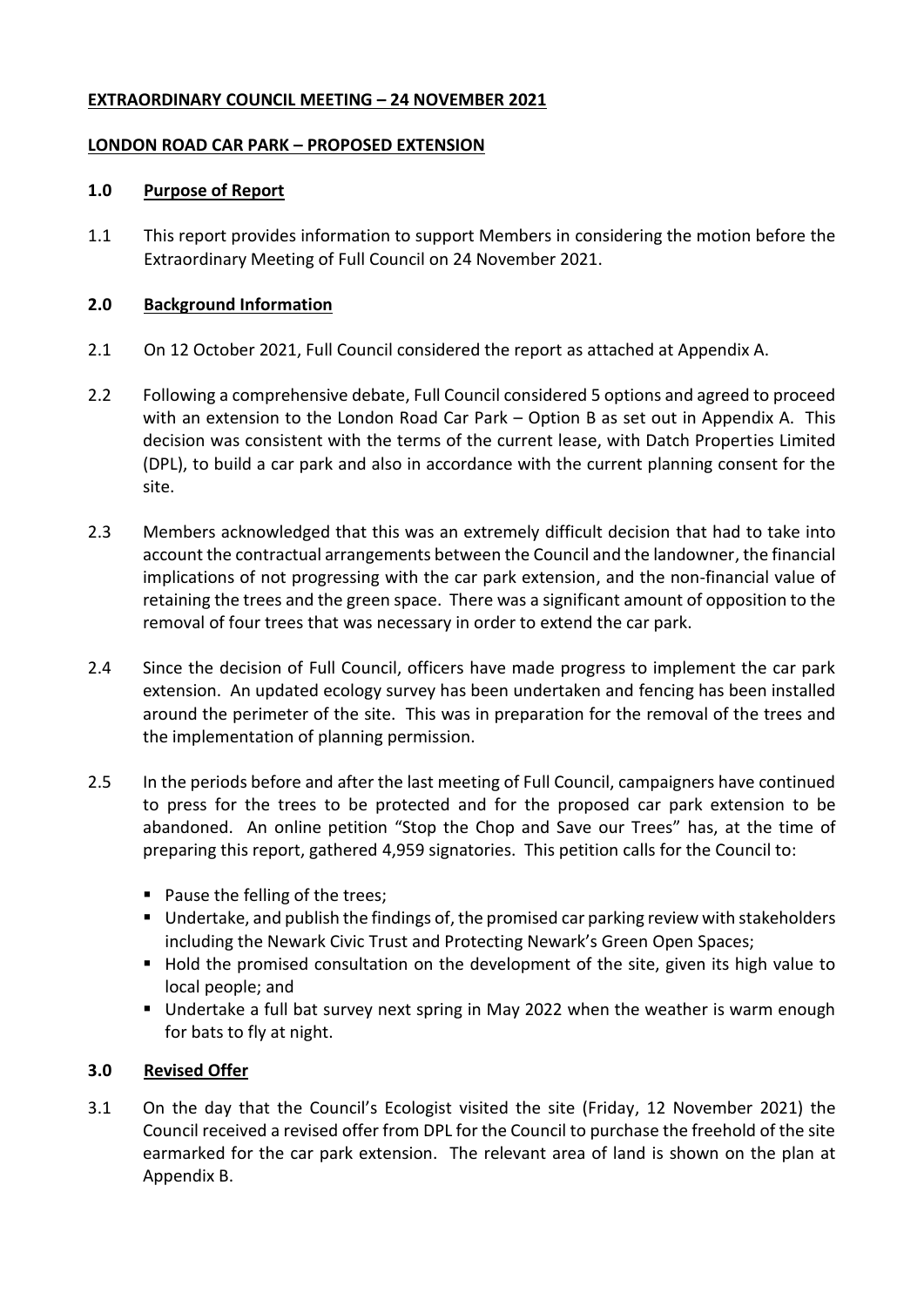- 3.2 As reported to the last meeting of Full Council, the previous best and final offer for the Council to purchase the site was for a sum of £600,000. The revised offer from DPL has reduced the price to £450,000, on condition that the Council did not implement the planning permission to create the car park extension and retained the land as green space.
- 3.3 The revised offer provides a very significant reduction in price £150,000 or 25% less than the previous best and final offer.
- 3.4 From a purely financial perspective, this offer still does not represent best value to the tax payer. In November 2016, the Council sold the Municipal Buildings and the land now earmarked for the car park extension (between the former municipal building and the library) for £450,000. The revised offer is to buy back just the land earmarked for the car park extension for the same amount of money.
- 3.5 However, it is accepted that the land has environmental and social value and there is considerable local support to retain the four trees and the green space on which they are located.
- 3.6 The landowner has made it clear that his revised offer is in response to both the local representations and his desire to consider environmental alongside financial considerations.
- 3.7 The proposed Heads of Terms, which set out detailed provisions regarding the potential purchase, are included as Appendix C to the report.

### **4.0 Financial Implications/ S151 Officer Comments**

- 4.1 On 12 October 2021, Council considered 5 options (Appendix A) for the land between the former municipal building and the library on London Road. In summary, the options included: doing nothing; building the car park extension as required by the terms of the lease with DPL; partially building out the car park; purchasing back the site for £600,000 and entering a new lease for an extended period of 30 years at £25,000 per annum.
- 4.2 The decision made by Council at this meeting was to proceed with an extension to the London Road Car Park, as per the approved scheme – Option B in the attached report (Appendix A). This was at an estimated development cost of £246,000 with an estimated fee income of £48,141 per annum. The net annual income after the lease payment of £30,000 was therefore £18,141 per year, or £399,102 over the remaining 22 year term. This option therefore projected a positive revenue contribution of £153,102 over the remaining 22 year term, or just under £7,000 per year.
- 4.3 Since the meeting date, the estimated development cost has been further revised due to delay in implementation and increases in material costs advised by the short-listed contractors. The development cost now is £260,627, an increase of £14,627 against the original estimated cost.
- 4.4 The land owner, DPL, has now proposed a revised sale price for the land (subject to the current lease) of £450,000. This has been revised down by 25% from the purchase price of £600,000 considered by Council at the meeting of 12 October. This is a significant reduction; however, from a financial perspective, it still does not provide value for money to the residents of the district. The Council would be purchasing the land for the same price as it